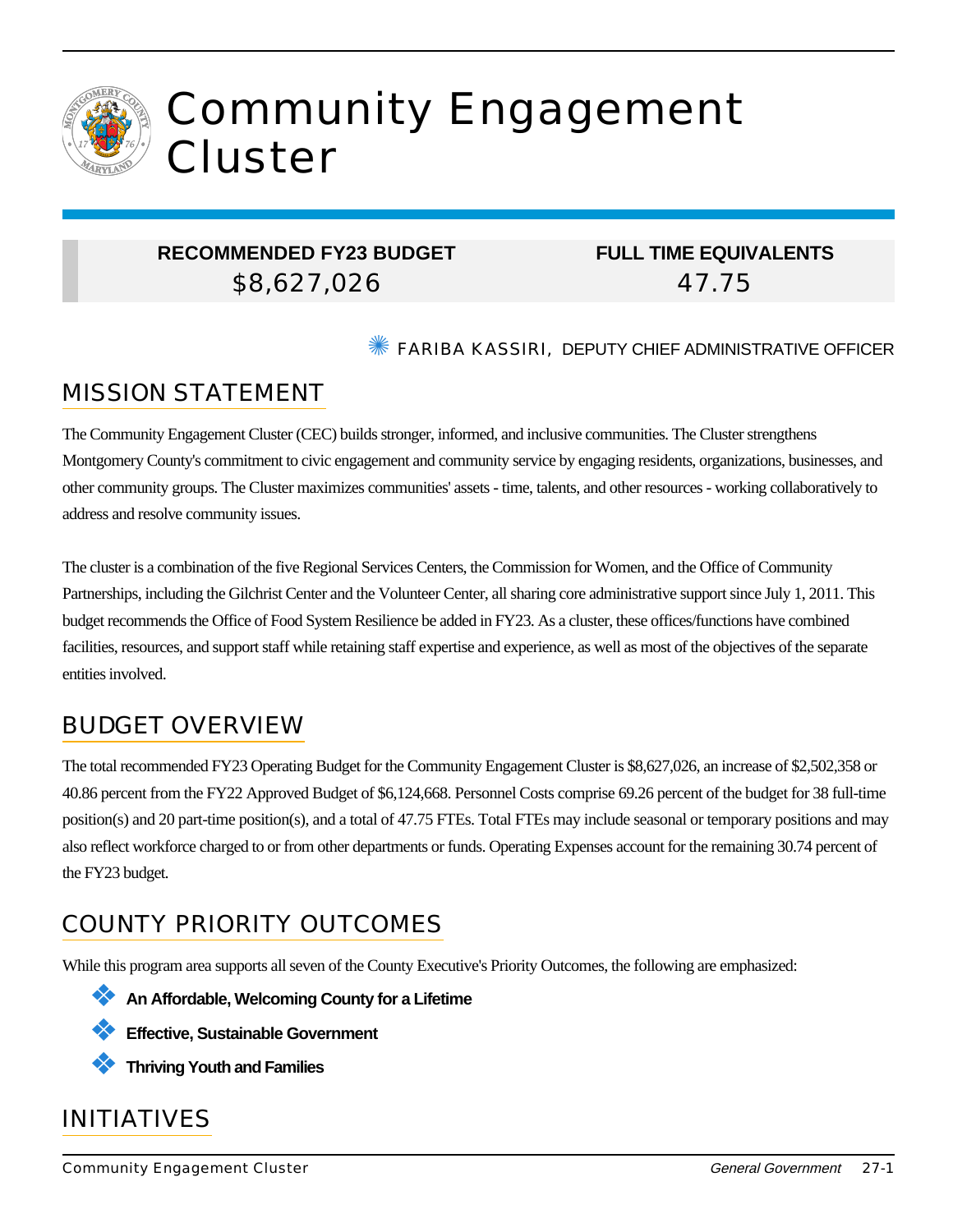- ✪ The additional Program Managers provided to the Regional Service Centers (RSCs) will focus on addressing community business and economic development-related needs, help RSC Directors advance development, community engagement, and providing timely and effective government response and accountability. The Program Managers assist with duties associated with emerging economic and/or community development activities occurring in the regional area.
- The Office of Food System Resilience, new for FY23, enacts a key recommendation of the Food Security Taskforce and will tackle the long-term changes needed to meaningfully improve the food system and make permanent the expansion of coordination efforts with non-profit partners and public-private partnerships that grew out of the COVID-19 response. The focus of the Office will be to facilitate targeted food system projects and coordinate food systems efforts across the County.
- ✪ Funding has been continued for Newcomers legal services. Other migrant legal services programs have been consolidated into CEC to promote greater coordination and efficiency in fund usage and a permanent Legal Services Program Manager II has been created to coordinate these programs.
- ✪ The Office of Community Partnerships has enhanced their outreach and communication efforts from the Translations Unit to include materials in the top six spoken languages in the county (Spanish, Chinese, Korean, French, Amharic, and Vietnamese).
- ✪ Adding an Administrative Specialist III position to the Business Management Team will enhance CEC's capacity to support the growing range of programs and initiatives across all offices and Regional Service Centers.

## PROGRAM CONTACTS

Contact Yvette Torres of the Community Engagement Cluster at 240.777.8044 or Rafael Pumarejo Murphy of the Office of Management and Budget at 240.777.2775 for more information regarding this department's operating budget.

# PROGRAM PERFORMANCE MEASURES

Performance measures for this department are included below (where applicable), with multi-program measures displayed at the front of this section and program-specific measures shown with the relevant program. The FY22 estimates reflect funding based on the FY22 Approved Budget. The FY23 and FY24 figures are performance targets based on the FY23 Recommended Budget and funding for comparable service levels in FY24.

# PROGRAM DESCRIPTIONS

## **Administration**

The Administration for the Community Engagement Cluster (CEC) manages all aspects of the budget, procurement, financials, contracts/grants, personnel, information technology, daily operations, office space management, fleet management, historic file maintenance, and all administrative matters of the CEC units (Regional Services Centers, Commission for Women, Office of Community Partnerships, including the Gilchrist Center, Volunteer Center, Translations Unit, and The Urban Districts). In addition, the responsibilities of this unit include implementing the CEC's shared-resource model related to various duties pertaining to the advisory boards, committees and commissions, community outreach, community events, database, webpage development and maintenance, newsletters, and many other vital community- related functions.

| <b>FY23 Recommended Changes</b>                                       | <b>Expenditures</b> | <b>FTEs</b> |
|-----------------------------------------------------------------------|---------------------|-------------|
| <b>FY22 Approved</b>                                                  | 576.426             | 3.00        |
| Increase Cost: New Business Management Team Administrative Specialist | 76.315              | 1.00        |

27-2 General Government FY23 Operating Budget and Public Services Program FY23-28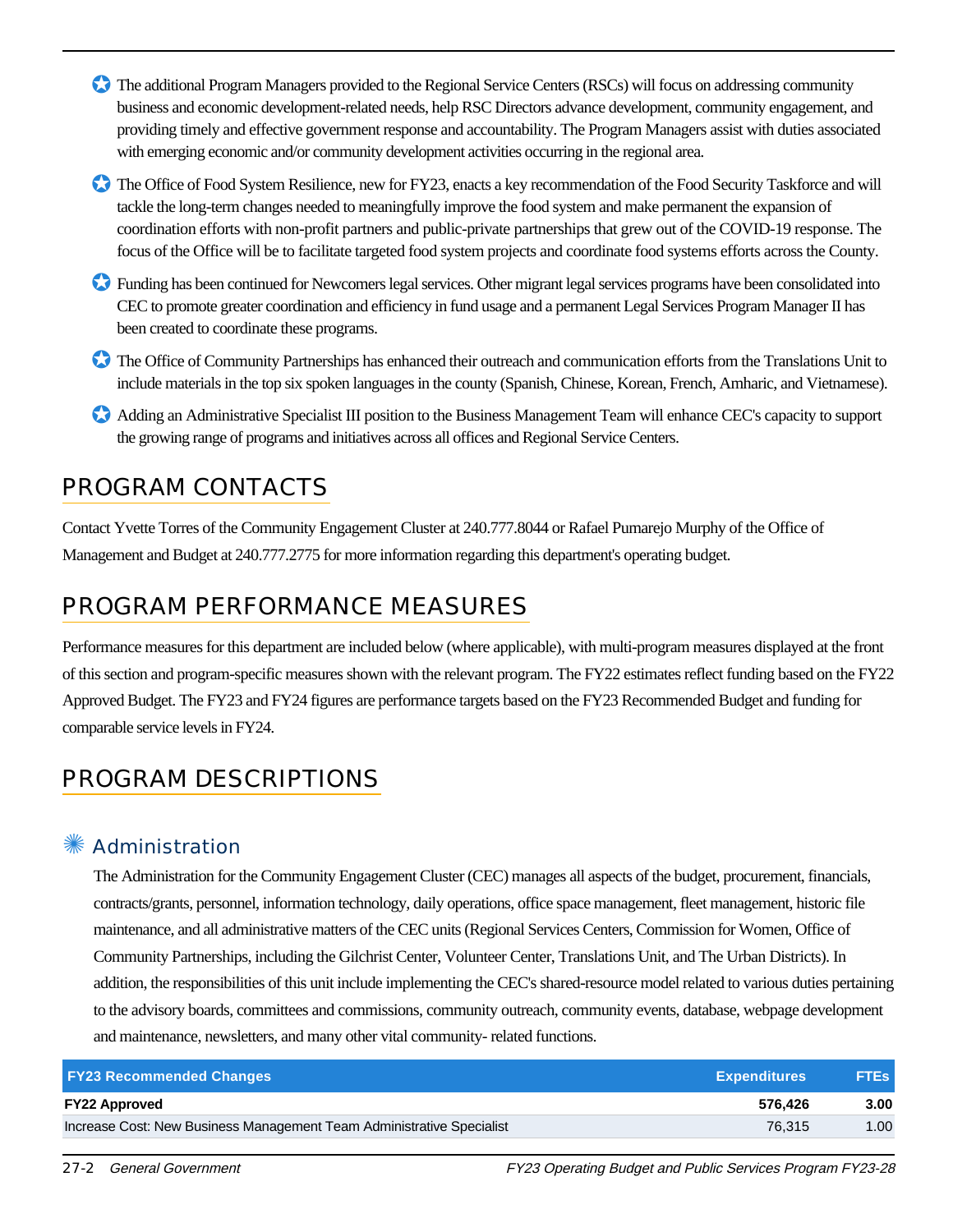| <b>FY23 Recommended Changes</b>                                                                                                                                                                          | <b>Expenditures</b> | <b>FTEs</b> |
|----------------------------------------------------------------------------------------------------------------------------------------------------------------------------------------------------------|---------------------|-------------|
| Shift: Community Grants moved from Community Grants Non Departmental Account to Community<br>Engagement Cluster's Base Budget                                                                            | 68,900              | 0.00        |
| Increase Cost: Six Percent Inflationary Increase to Non-Profit Service Provider Contracts                                                                                                                | 48.066              | 0.00        |
| Decrease Cost: Reclassification Program Specialist to an Office Services Coordinator                                                                                                                     | (18, 810)           | 0.00        |
| Decrease Cost: Reclassification Program Manager to an Executive Admin Aide                                                                                                                               | (23, 729)           | 0.00        |
| Multi-program adjustments, including negotiated compensation changes, employee benefit changes,<br>changes due to staff turnover, reorganizations, and other budget changes affecting multiple programs. | 103.218             | 1.00        |
| <b>FY23 Recommended</b>                                                                                                                                                                                  | 830.386             | 5.00        |

#### ✺ Commission for Women

The Commission for Women's mission is to identify gender-based inequities in laws, policies, practices, procedures, and to advocate remedies by advising the public and local, State, and Federal agencies on issues of concern to women, including organizing events relating to these issues. In addition, the Commission is responsible for providing support, guidance, and leadership to the Montgomery County Human Trafficking Prevention Committee. The purpose of the Committee is to increase understanding of the issue in Montgomery County and to develop interagency coordination of strategies for response and prevention.

| <b>FY23 Recommended Changes</b>                                                                                                                                                                          | <b>Expenditures</b> | <b>FTEs</b> |
|----------------------------------------------------------------------------------------------------------------------------------------------------------------------------------------------------------|---------------------|-------------|
| <b>FY22 Approved</b>                                                                                                                                                                                     | 280.023             | 2.00        |
| Multi-program adjustments, including negotiated compensation changes, employee benefit changes,<br>changes due to staff turnover, reorganizations, and other budget changes affecting multiple programs. | 16.337              | 0.00        |
| <b>FY23 Recommended</b>                                                                                                                                                                                  | 296.360             | 2.00        |

#### Community Partnership

The Office of Community Partnerships (OCP) is a bridge builder between the County's diverse communities and County government. Due to OCPs deep reach into communities, OCP worked closely with the Regional Service Center Directors to lead the County's 2020 Census Campaign. "Everyone Counts in Montgomery County" was a multifaceted campaign targeted toward historically undercounted communities (communities of color, multilingual communities, LGBTQ, children under 5, seniors) and specific census tracts. Strategies included materials in the top 6 spoken languages in the county (Spanish, Chinese, Korean, French, Amharic, and Vietnamese), multilingual and multicultural media, use of social media, and strong nonprofit partners. OCP realized early on there was significant overlap between targeted communities/census tracts and communities most impacted by COVID-19 and therefore tied COVID information (rental assistance, food resources, etc) to census outreach. As a result of Montgomery County's successful 2020 Census campaign efforts, OCP will continue to serve point on the county's multilingual and multicultural communication outreach efforts. This includes an internal Translations Unit.

| <b>FY23 Recommended Changes</b><br><b>Expenditures</b>           |           | <b>FTEs</b> |
|------------------------------------------------------------------|-----------|-------------|
| <b>FY22 Approved</b>                                             | 3,018,098 | 21.25       |
| Shift: Legal Services Programs from HHS                          | 551,100   | 0.00        |
| Add: Newcomer Legal Services Programs - Current Service Level    | 250,000   | 0.00        |
| Increase Cost: Google Translate API                              | 5.000     | 0.00        |
| Shift: Business Development Specialist Positions Transfer to CEX | 0         | (2.00)      |
| Shift: FY23 RSVP Grant Adjustment                                | 0         | 0.17        |
| Shift: FY23 RSVP Grant Adjustment                                | (3,020)   | (0.17)      |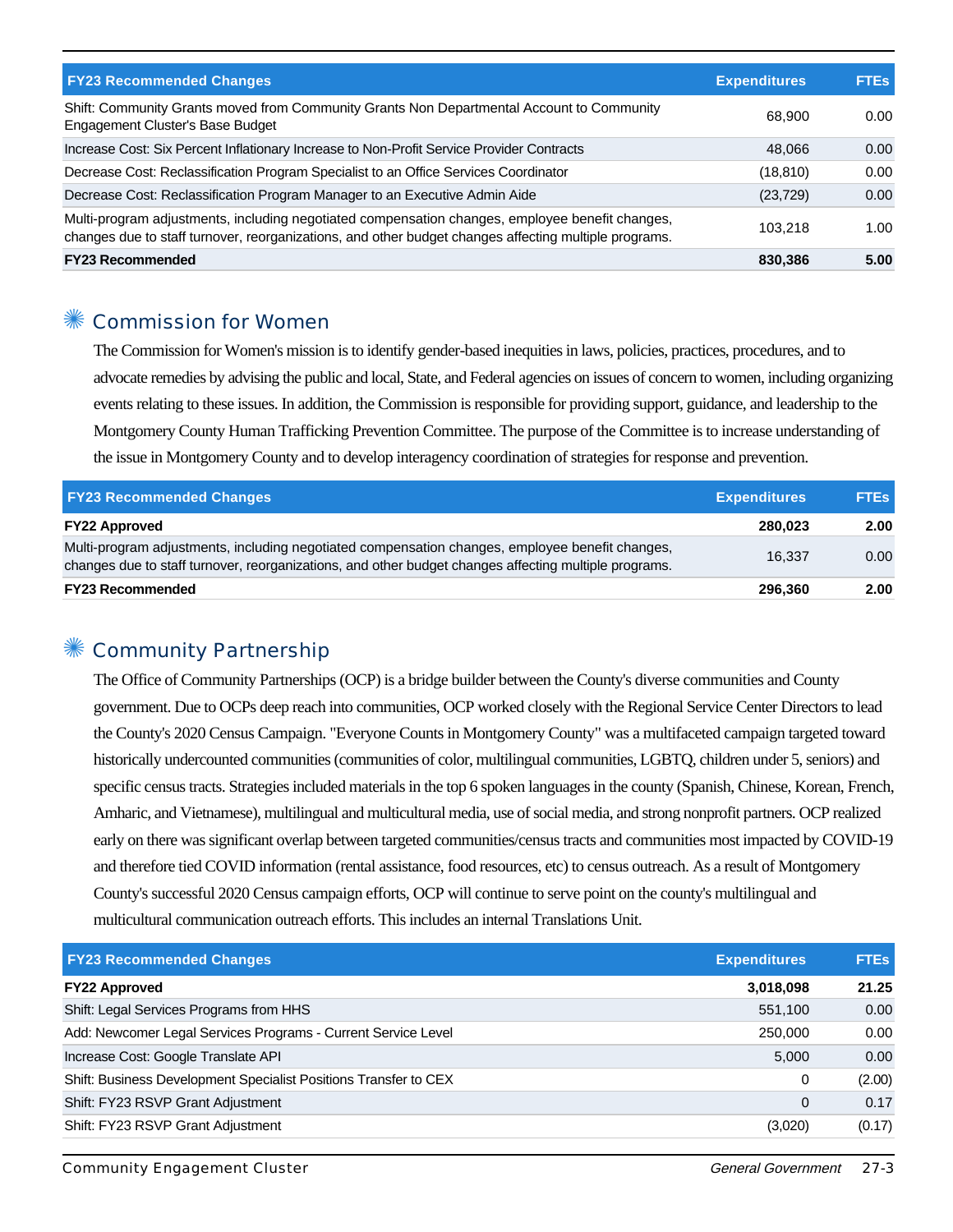| <b>FY23 Recommended Changes</b>                                                                                                                                                                          | <b>Expenditures</b> | <b>FTEs</b> |
|----------------------------------------------------------------------------------------------------------------------------------------------------------------------------------------------------------|---------------------|-------------|
| Multi-program adjustments, including negotiated compensation changes, employee benefit changes,<br>changes due to staff turnover, reorganizations, and other budget changes affecting multiple programs. | 26.554              | 0.75        |
| <b>FY23 Recommended</b>                                                                                                                                                                                  | 3.847.732           | 20.00       |

## **Gilchrist Center**

The Charles W. Gilchrist Center for Cultural Diversity is the County's Welcome Center for newcomers and builds the network of immigrant service providers in the County. The Center offers various immigrant integration services at multiple locations throughout the County that prepare residents to contribute to our economy and our community.

| <b>FY23 Recommended Changes</b>                                                                                                                                                                          | <b>Expenditures</b> | <b>FTEs</b> |
|----------------------------------------------------------------------------------------------------------------------------------------------------------------------------------------------------------|---------------------|-------------|
| <b>FY22 Approved</b>                                                                                                                                                                                     | 636,175             | 6.50        |
| Increase Cost: Annualization of Legal Services Program Manager II                                                                                                                                        | 112.814             | 1.00        |
| Multi-program adjustments, including negotiated compensation changes, employee benefit changes,<br>changes due to staff turnover, reorganizations, and other budget changes affecting multiple programs. | 79.009              | 0.25        |
| <b>FY23 Recommended</b>                                                                                                                                                                                  | 827.998             | 7.75        |

#### Office of Food System Resilience

The Office of Food System Resilience works to make Montgomery County's food system more resilient and equitable in order to improve the health of residents, the economy, and the environment.

| <b>FY23 Recommended Changes</b>                                                                                                                                                                          | <b>Expenditures</b> | <b>FTEs</b> |
|----------------------------------------------------------------------------------------------------------------------------------------------------------------------------------------------------------|---------------------|-------------|
| <b>FY22 Approved</b>                                                                                                                                                                                     | 0                   | 0.00        |
| Add: Food System Resilience Office - Director, Policy Analyst, and Partner Specialist Positions                                                                                                          | 354.854             | 3.00        |
| Add: Food System Resilience Office - Farm to Food Bank                                                                                                                                                   | 350,000             | 0.00        |
| Enhance: Food System Resilience Office - Montgomery County Food Council                                                                                                                                  | 200,000             | 0.00        |
| Add: Food System Resilience Office - Market Money Grants                                                                                                                                                 | 125.000             | 0.00        |
| Add: Food System Resilience Office - Community Gardening and Local Resilience Grants Program                                                                                                             | 50,000              | 0.00        |
| Add: Food System Resilience Office - Miscellaneous Operating Expenses                                                                                                                                    | 8.000               | 0.00        |
| Multi-program adjustments, including negotiated compensation changes, employee benefit changes,<br>changes due to staff turnover, reorganizations, and other budget changes affecting multiple programs. | (29, 163)           | 0.00        |
| <b>FY23 Recommended</b>                                                                                                                                                                                  | 1,058,691           | 3.00        |

## ✺ Regional Services Centers

The County has five Regional Services Centers: Bethesda-Chevy Chase, East County, Mid-County, Silver Spring, and Upcounty. The Regional Directors in each of the County's five regions work with their respective regional citizens advisory boards, residents, community groups, businesses, and other public agencies to proactively seek and gather information and assess community needs, problems, and issues in order to provide effective and timely input representing their regions in policy discussions and collaborations with departments on service offerings and delivery systems, and in liaising between Montgomery County and its residents. The Regional Directors of the Silver Spring, Wheaton, and Bethesda/Chevy Chase regions provide oversight of the operations of their respective Urban Districts.

**FY23 Recommended Changes Expenditures FTEs**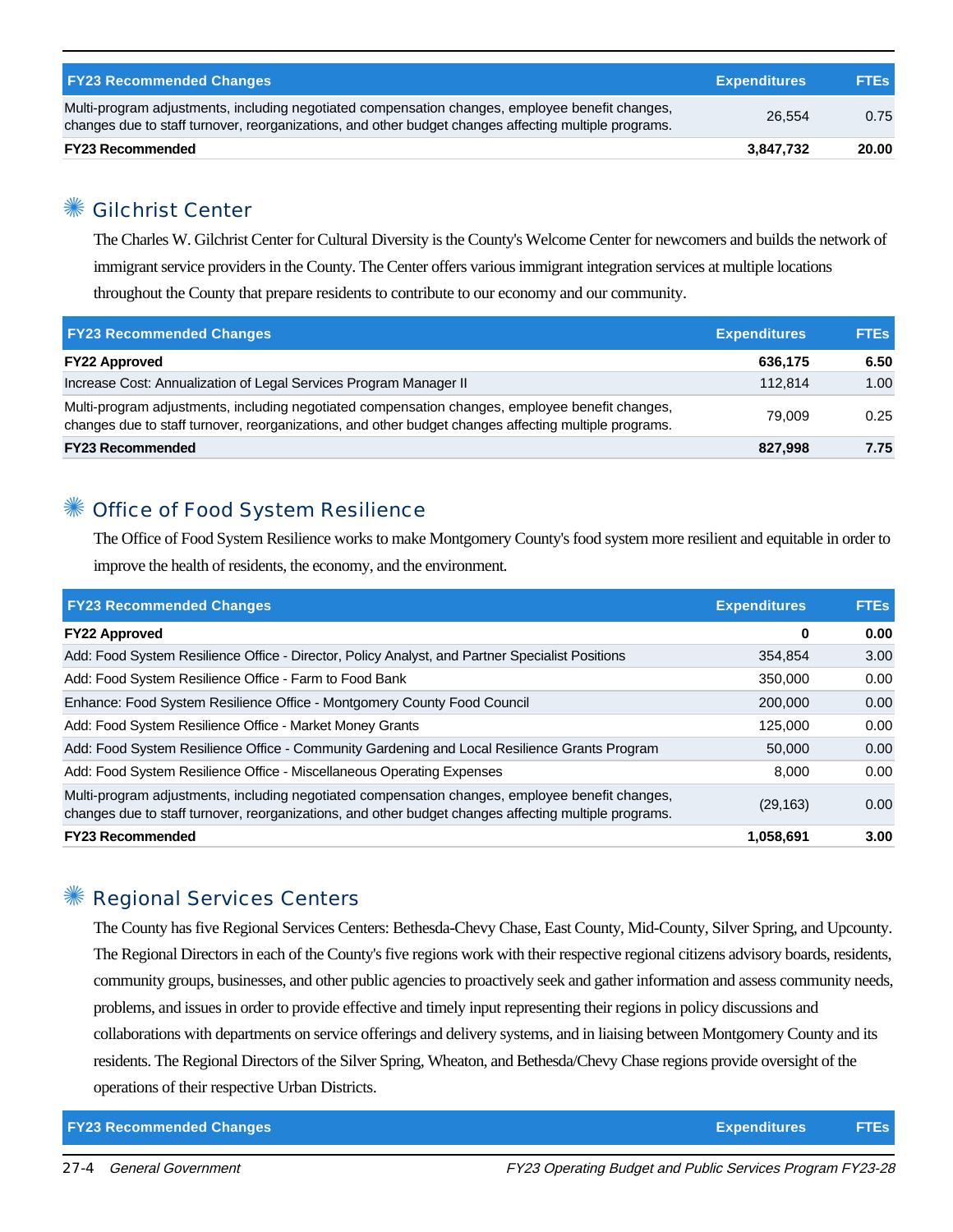| <b>FY23 Recommended Changes</b>                                                                                                                                                                          | <b>Expenditures</b> | <b>FTEs</b> |
|----------------------------------------------------------------------------------------------------------------------------------------------------------------------------------------------------------|---------------------|-------------|
| <b>FY22 Approved</b>                                                                                                                                                                                     | 1,613,946           | 9.00        |
| Enhance: RSC Program Managers                                                                                                                                                                            | 253.831             | 3.00        |
| Multi-program adjustments, including negotiated compensation changes, employee benefit changes,<br>changes due to staff turnover, reorganizations, and other budget changes affecting multiple programs. | (101, 918)          | (2.00)      |
| <b>FY23 Recommended</b>                                                                                                                                                                                  | 1,765,859           | 10.00       |

## BUDGET SUMMARY

|                                            | <b>Actual</b><br><b>FY21</b> | <b>Budget</b><br><b>FY22</b> | <b>Estimate</b><br><b>FY22</b> | <b>Recommended</b><br><b>FY23</b> | %Chg<br><b>Bud/Rec</b> |
|--------------------------------------------|------------------------------|------------------------------|--------------------------------|-----------------------------------|------------------------|
| <b>COUNTY GENERAL FUND</b>                 |                              |                              |                                |                                   |                        |
| <b>EXPENDITURES</b>                        |                              |                              |                                |                                   |                        |
| Salaries and Wages                         | 2,604,230                    | 3,943,286                    | 3,585,294                      | 4,555,080                         | 15.5%                  |
| <b>Employee Benefits</b>                   | 726,746                      | 1,131,069                    | 931,580                        | 1,357,371                         | 20.0%                  |
| <b>County General Fund Personnel Costs</b> | 3,330,976                    | 5,074,355                    | 4,516,874                      | 5,912,451                         | 16.5%                  |
| <b>Operating Expenses</b>                  | 2,015,782                    | 973,848                      | 1,409,189                      | 2,641,130                         | 171.2 %                |
| <b>County General Fund Expenditures</b>    | 5,346,758                    | 6,048,203                    | 5,926,063                      | 8,553,581                         | 41.4%                  |
| <b>PERSONNEL</b>                           |                              |                              |                                |                                   |                        |
| Full-Time                                  | 23                           | 31                           | 31                             | 37                                | 19.4 %                 |
| Part-Time                                  | 12                           | 20                           | 20                             | 20                                |                        |
| <b>FTEs</b>                                | 29.35                        | 41.10                        | 41.10                          | 47.27                             | 15.0%                  |
| <b>REVENUES</b>                            |                              |                              |                                |                                   |                        |
| <b>Facility Rental Fees</b>                | 2,457                        | 10,500                       | 10,500                         | 10,500                            |                        |
| Parking Fees                               | (3,600)                      | 0                            | $\mathbf 0$                    | 0                                 |                        |
| <b>County General Fund Revenues</b>        | (1, 143)                     | 10,500                       | 10,500                         | 10,500                            |                        |

## GRANT FUND - MCG

| <b>EXPENDITURES</b>                     |           |             |        |        |          |
|-----------------------------------------|-----------|-------------|--------|--------|----------|
| Salaries and Wages                      | 446,056   | 58,769      | 58,769 | 49,536 | $-15.7%$ |
| <b>Employee Benefits</b>                | 18,231    | 17,696      | 17,696 | 13,296 | $-24.9%$ |
| <b>Grant Fund - MCG Personnel Costs</b> | 464,287   | 76,465      | 76,465 | 62,832 | $-17.8%$ |
| <b>Operating Expenses</b>               | 885,946   | 0           | 0      | 10,613 |          |
| <b>Grant Fund - MCG Expenditures</b>    | 1,350,233 | 76,465      | 76,465 | 73,445 | $-3.9%$  |
| <b>PERSONNEL</b>                        |           |             |        |        |          |
| Full-Time                               | 1         | 1           | 1      |        |          |
| Part-Time                               | 0         | 0           | 0      | 0      |          |
| <b>FTEs</b>                             | 0.65      | 0.65        | 0.65   | 0.48   | $-26.2%$ |
| <b>REVENUES</b>                         |           |             |        |        |          |
| <b>Federal Grants</b>                   | 1,059,383 | 76,465      | 76,465 | 73,445 | $-3.9%$  |
| <b>State Grants</b>                     | 279,757   | $\mathbf 0$ | 0      | 0      |          |
| <b>Grant Fund - MCG Revenues</b>        | 1,339,140 | 76,465      | 76,465 | 73,445 | $-3.9%$  |
|                                         |           |             |        |        |          |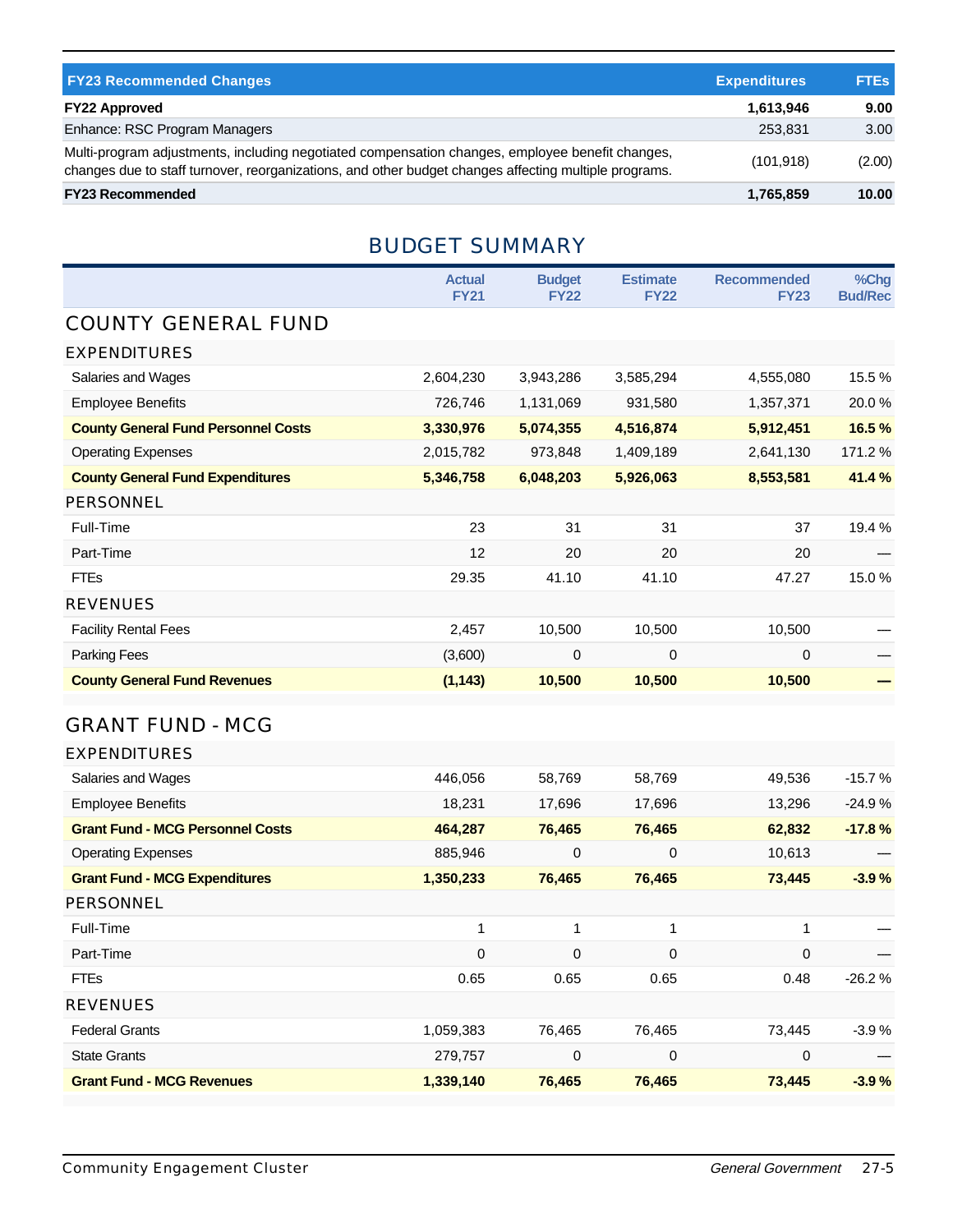# BUDGET SUMMARY

|                                  | <b>Actual</b><br><b>FY21</b> | <b>Budget</b><br><b>FY22</b> | <b>Estimate</b><br><b>FY22</b> | <b>Recommended</b><br><b>FY23</b> | %Chg<br><b>Bud/Rec</b> |
|----------------------------------|------------------------------|------------------------------|--------------------------------|-----------------------------------|------------------------|
| <b>DEPARTMENT TOTALS</b>         |                              |                              |                                |                                   |                        |
| <b>Total Expenditures</b>        | 6,696,991                    | 6,124,668                    | 6,002,528                      | 8,627,026                         | 40.9%                  |
| <b>Total Full-Time Positions</b> | 24                           | 32 <sub>2</sub>              | 32                             | 38                                | 18.8%                  |
| <b>Total Part-Time Positions</b> | 12                           | 20                           | 20                             | 20                                |                        |
| <b>Total FTEs</b>                | 30.00                        | 41.75                        | 41.75                          | 47.75                             | 14.4%                  |
| <b>Total Revenues</b>            | 1,337,997                    | 86,965                       | 86,965                         | 83.945                            | $-3.5%$                |

#### FY23 RECOMMENDED CHANGES

**Expenditures FTEs**

|                                                                                                                                                | <b>FY22 ORIGINAL APPROPRIATION</b><br>6,048,203 41.10 |        |
|------------------------------------------------------------------------------------------------------------------------------------------------|-------------------------------------------------------|--------|
| <b>Changes (with service impacts)</b>                                                                                                          |                                                       |        |
| Add: Food System Resilience Office - Director, Policy Analyst, and Partner Specialist Positions [Office of Food<br>System Resilience]          | 354,854                                               | 3.00   |
| Add: Food System Resilience Office - Farm to Food Bank [Office of Food System Resilience]                                                      | 350,000                                               | 0.00   |
| Enhance: RSC Program Managers [Regional Services Centers]                                                                                      | 253,831                                               | 3.00   |
| Add: Newcomer Legal Services Programs - Current Service Level [Community Partnership]                                                          | 250,000                                               | 0.00   |
| Enhance: Food System Resilience Office - Montgomery County Food Council [Office of Food System Resilience]                                     | 200,000                                               | 0.00   |
| Add: Food System Resilience Office - Market Money Grants [Office of Food System Resilience]                                                    | 125,000                                               | 0.00   |
| Add: Food System Resilience Office - Community Gardening and Local Resilience Grants Program [Office of<br>Food System Resilience]             | 50,000                                                | 0.00   |
| Add: Food System Resilience Office - Miscellaneous Operating Expenses [Office of Food System Resilience]                                       | 8,000                                                 | 0.00   |
| Other Adjustments (with no service impacts)                                                                                                    |                                                       |        |
| Shift: Legal Services Programs from HHS [Community Partnership]                                                                                | 551,100                                               | 0.00   |
| Increase Cost: Annualization of Legal Services Program Manager II [Gilchrist Center]                                                           | 112,814                                               | 1.00   |
| Increase Cost: New Business Management Team Administrative Specialist [Administration]                                                         | 76,315                                                | 1.00   |
| Increase Cost: FY23 Compensation Adjustment                                                                                                    | 76,307                                                | 0.00   |
| Shift: Community Grants moved from Community Grants Non Departmental Account to Community Engagement<br>Cluster's Base Budget [Administration] | 68,900                                                | 0.00   |
| Increase Cost: Six Percent Inflationary Increase to Non-Profit Service Provider Contracts [Administration]                                     | 48,066                                                | 0.00   |
| Increase Cost: Annualization of FY22 Compensation Increases                                                                                    | 47,248                                                | 0.00   |
| Increase Cost: Printing and Mail Adjustment                                                                                                    | 5,087                                                 | 0.00   |
| Increase Cost: Google Translate API [Community Partnership]                                                                                    | 5,000                                                 | 0.00   |
| Shift: FY23 RSVP Grant Adjustment [Community Partnership]                                                                                      | 0                                                     | 0.17   |
| Shift: Business Development Specialist Positions Transfer to CEX [Community Partnership]                                                       | 0                                                     | (2.00) |
| Decrease Cost: Retirement Adjustment                                                                                                           | (11, 170)                                             | 0.00   |
| Decrease Cost: Reclassification Program Specialist to an Office Services Coordinator [Administration]                                          | (18, 810)                                             | 0.00   |
| Decrease Cost: Annualization of FY22 Personnel Costs                                                                                           | (23, 435)                                             | 0.00   |

**COUNTY GENERAL FUND**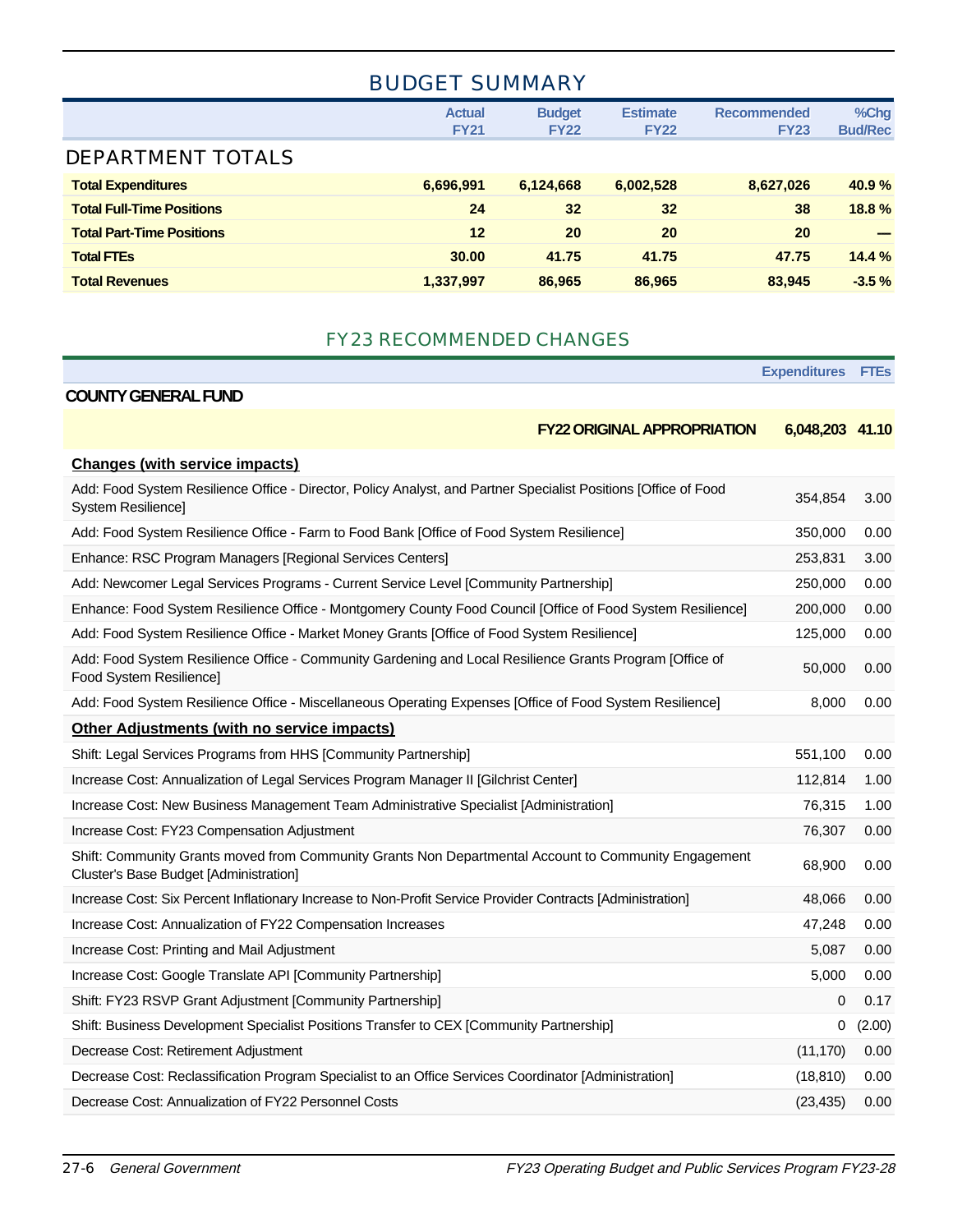#### FY23 RECOMMENDED CHANGES

|                                                                                             | <b>Expenditures</b> | <b>FTEs</b> |
|---------------------------------------------------------------------------------------------|---------------------|-------------|
| Decrease Cost: Reclassification Program Manager to an Executive Admin Aide [Administration] | (23, 729)           | 0.00        |
| <b>FY23 RECOMMENDED</b>                                                                     | 8,553,581           | 47.27       |
| <b>GRANT FUND - MCG</b>                                                                     |                     |             |
| <b>FY22 ORIGINAL APPROPRIATION</b>                                                          | 76.465              | 0.65        |
| <b>Other Adjustments (with no service impacts)</b>                                          |                     |             |
| Shift: FY23 RSVP Grant Adjustment [Community Partnership]                                   | $(3,020)$ $(0.17)$  |             |
| <b>FY23 RECOMMENDED</b>                                                                     | 73.445              | 0.48        |

#### PROGRAM SUMMARY

| <b>Program Name</b>              |              | <b>FY22 APPR</b><br><b>Expenditures</b> | <b>FY22 APPR</b><br><b>FTEs</b> | <b>FY23 REC</b><br><b>Expenditures</b> | <b>FY23 REC</b><br><b>FTEs</b> |
|----------------------------------|--------------|-----------------------------------------|---------------------------------|----------------------------------------|--------------------------------|
| Administration                   |              | 576,426                                 | 3.00                            | 830,386                                | 5.00                           |
| Commission for Women             |              | 280,023                                 | 2.00                            | 296,360                                | 2.00                           |
| Community Partnership            |              | 3,018,098                               | 21.25                           | 3,847,732                              | 20.00                          |
| Gilchrist Center                 |              | 636.175                                 | 6.50                            | 827,998                                | 7.75                           |
| Office of Food System Resilience |              | 0                                       | 0.00                            | 1.058.691                              | 3.00                           |
| <b>Regional Services Centers</b> |              | 1,613,946                               | 9.00                            | 1,765,859                              | 10.00                          |
|                                  | <b>Total</b> | 6,124,668                               | 41.75                           | 8,627,026                              | 47.75                          |

#### FUNDING PARAMETER ITEMS

CE RECOMMENDED (\$000S)

| <b>Title</b>                                                                                                                                                                                                    | <b>FY23</b> | <b>FY24</b> | <b>FY25</b> | <b>FY26</b> | <b>FY27</b> | <b>FY28</b> |
|-----------------------------------------------------------------------------------------------------------------------------------------------------------------------------------------------------------------|-------------|-------------|-------------|-------------|-------------|-------------|
| <b>COUNTY GENERAL FUND</b>                                                                                                                                                                                      |             |             |             |             |             |             |
| <b>EXPENDITURES</b>                                                                                                                                                                                             |             |             |             |             |             |             |
| <b>FY23 Recommended</b>                                                                                                                                                                                         | 8,554       | 8,554       | 8,554       | 8,554       | 8,554       | 8,554       |
| No inflation or compensation change is included in outyear projections.                                                                                                                                         |             |             |             |             |             |             |
| <b>Annualization of Positions Recommended in FY23</b>                                                                                                                                                           | 0           | 110         | 110         | 110         | 110         | 110         |
| New positions in the FY23 budget are generally assumed to be filled at least two months after the fiscal year begins. Therefore, the above<br>amounts reflect annualization of these positions in the outyears. |             |             |             |             |             |             |
| <b>Elimination of One-Time Items Recommended in FY23</b>                                                                                                                                                        | 0           | (10)        | (10)        | (10)        | (10)        | (10)        |
| Items recommended for one-time funding in FY23, including furniture, computers, and other IT costs new positions.                                                                                               |             |             |             |             |             |             |
| <b>Labor Contracts</b>                                                                                                                                                                                          | 0           | 199         | 199         | 199         | 199         | 199         |
| These figures represent the estimated annualized cost of general wage adjustments, service increments, and other negotiated items.                                                                              |             |             |             |             |             |             |
| <b>Subtotal Expenditures</b>                                                                                                                                                                                    | 8.554       | 8,853       | 8,853       | 8,853       | 8,853       | 8,853       |